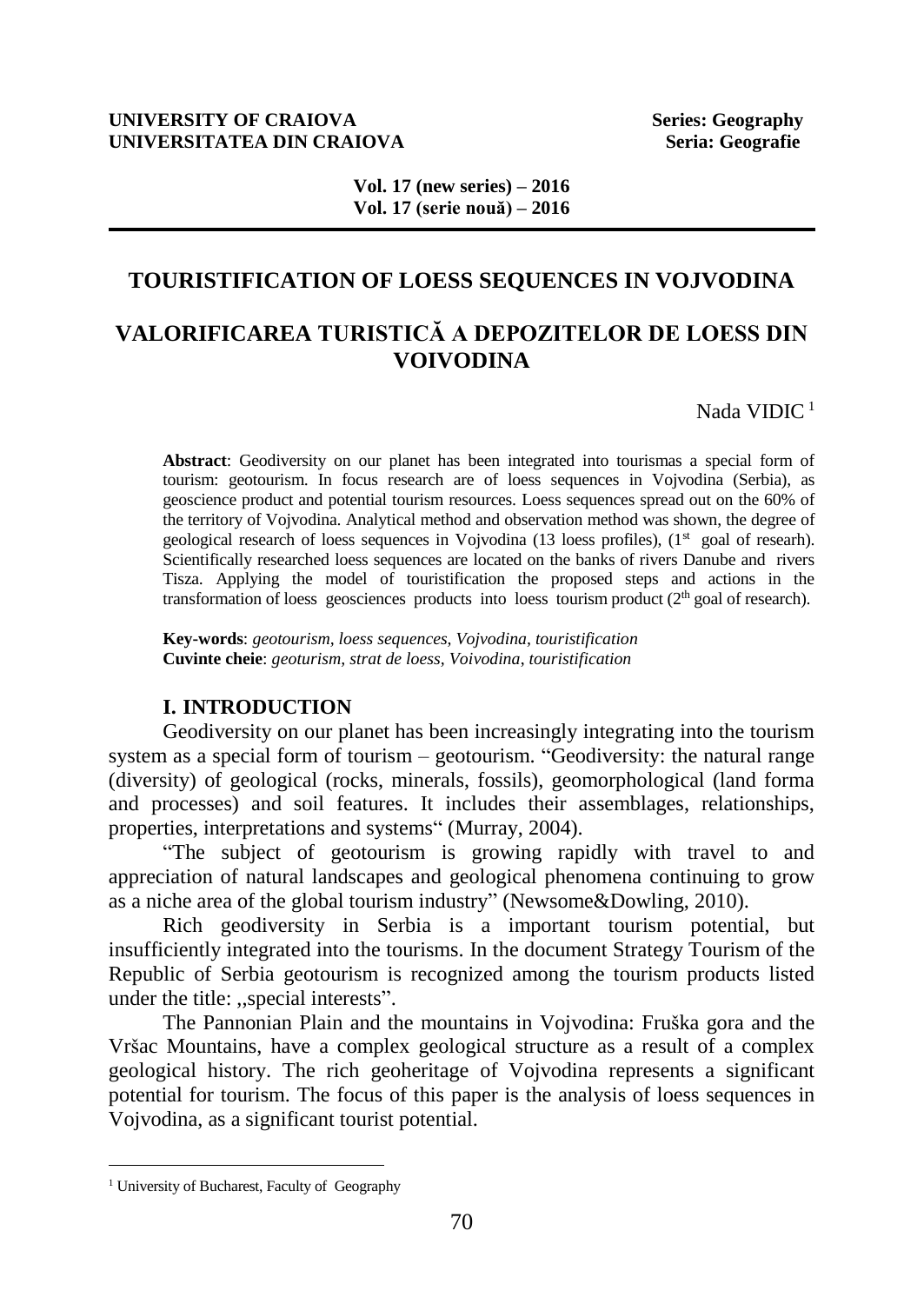#### **II. DATA AND METHODS**

The goals of this paper are: (1) to highlight the importance of loess sequences in Vojvodina for geotourism, (2) to present the outcome of the study concerning the touristification of loess sequences, (3) a proposal to apply this model touristification and all other types of tourism.

In preparation of this paper have been used combined methods of research:

- Analytical method: domestic and foreign literature has been consulted with regard to the paper topic. The author was faced with the fact that in the scientific literature there are conflicting definitions of the term, ``geotourism, which are cited in the paper.

- Method of personal observations: was used to find out, what is the level of tourism activation of loess sequences.

- Method of tourism valorisation: this method was implemented on the basis of scientific information on research of loess sequences and personal observation of loess sequences, on-site.

- Synthetical method: by using this method established the correlation between the characteristics of geo loess science product in Vojvodina and the level of their tourism activation. This method is explained process touristification of loess sequences in Vojvodina and prepared the conclusions.

### **III. RESULTS AND DISCUSSIONS**

### **3.1. Definition of geotourism**

Historical aspect of "geotourism" definitions is found in the works of David Newsome and Ross K. Dowling who pointed out that the definition of geotourism was firstly introduced by Hose (1995, 1996, 2000) and later Dowling and Newsome (2006 and 2010) also wrote about it. Compliance to Dowling and Newsome (2010) "Geotourism is a form of natural area of tourism that specifically focuses on geology and landscape. It promotes tourism to geosites and the conservation of geo-diversity and an understanding of earth sciences through appreciation and learning. This is achieved through independent visits to geological features, use of geo-trails and viewpoints, guided tours, geo-activities and patronage of geosite visitor centres" (Dowling&Newsome, 2010).

National Geographic definition, geotourism as: "tourism that sustains or enhances the geographical character of a place - its environment, culture, aesthetics, heritage, and the well-being of its residents" (Centre for Sustainable Destinations, Mission Programme, The Geotourism Charter, www.nationalgeographic.com/travel/sustainable). The definition was further discussed by Dowling and Newsome: "We do not support the view of National Geographic that geotourism is "geographic" tourism. From our extensive travels around the world attending geotourism and/or geopark conferences and observation in the field it is clearly evident to us that geotourism is universally understood as "geological" in nature and not "geographically" oriented" (Dowling&Newsome, 2010).We want to point out that the tourism system is very complex and that there are different theoretical approaches in the interpretation of tourist practices. It is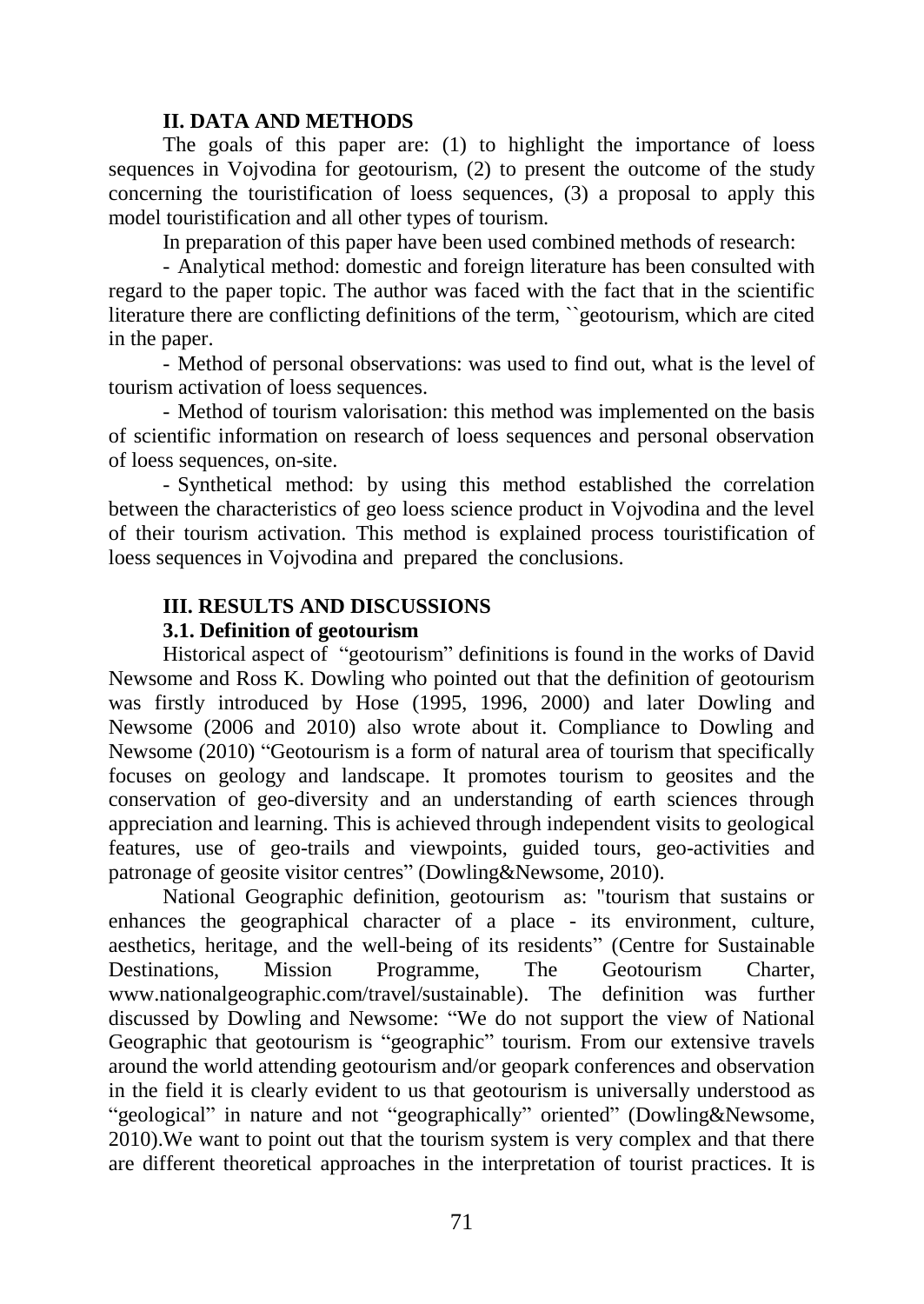very important to know the precise a definition of each of the forms of tourism, especially at this current time when the tourism ″astronomy″ speed diversify.

# **3.2. Loess sequences in Vojvodina as geo-scientific products**

Vojvodina is the northern province of the Republic of Serbia, covering the area of 21,506 sqkm (25 % of the total territory). Vojvodina is a macro unit within Pannonian and Danube region. Within the specific geomorphological profile of Vojvodina, loess sequences and loess sediments spread out on the 60% of the territory of Vojvodina (Marković et al., 2008) (Fig. 1). "Loess is one of the most widespread formations of the ice age; it has been suggested that it covers perhaps 10% of continental surfaces (Pecsi, 1990) (Smalley et al., 2010). Typical loess is found on six discontinuous plateau uplands between alluvial plains of the Danube, Tisa, Sava and Tamis rivers" (Marković et al., 2007).



**Fig. 1. The location of loess sequences in Vojvodina** 1. Loess plateau; 2. Sandy area; 3. Mountain; 4. Main loess sections (Source: Marković et al., 2005)

"Thick sequences of interstratified loess-palaeosol sequences from the region of Vojvodina (Northern Serbia) intensively investigated in recent years provide one of the most complete and most sensitive European terrestrial records of climatic and environmental changes during the Middle and Late Pleistocene" (Marković et al., 2008, Marković, 2009, Fuch et al., 2008). Loess sequences in Vojvodina are the most important geological sites for loess research in Europe (Jovanović, 2009).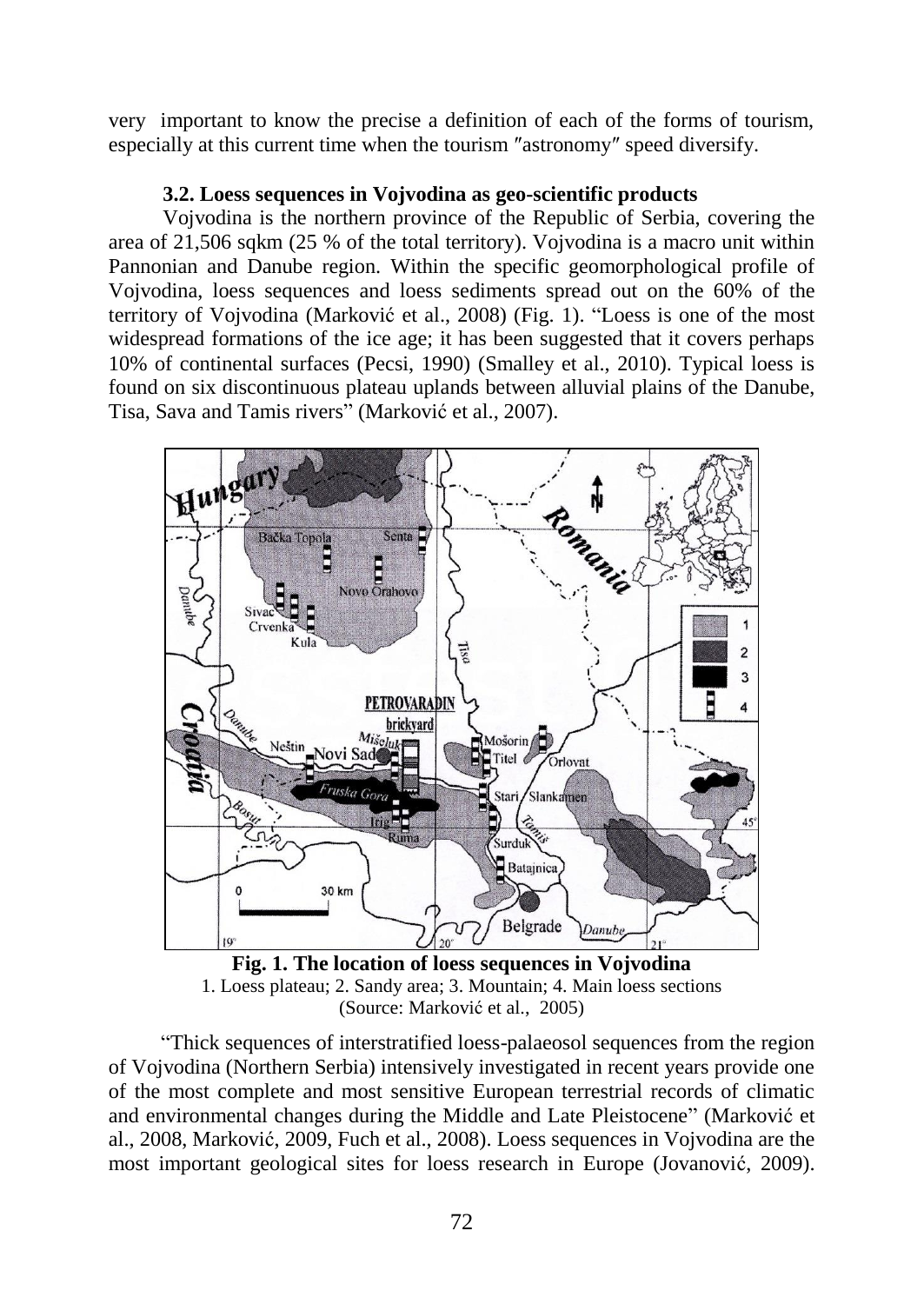Substantial impact on the process of activation of loess sequences for tourism purposes is observed in the level of their geomorphologic and geological exploration. Compliance to previous research results of loess sequences in Vojvodina, he author of this paper divided into two groups:

- The First group: Geologically investigated loess sequences, which already represent loess tourism resources as primary motives for tourism.

- The Second group: Unexplored loess sequences, which represent potential tourism resources and can be complementary motives for tourism at this point.

The First group: Geologically investigated loess sequences, which have already represented loess tourism resources as primary motives for tourism, are divided by location (Fig. 1):

- Loess sequences, on the right bank of the river Danube – in the Danube basin of Fruška gora (Vidić, 2007), in the sector from Susek to Batajnica: Susek, Mišeluk, Petrovaradin, Stari Slankamen - Čot, Surduk, Batajnica.

- Loess sequences are also located on the Srem Loess Terrace.

- Loess sequences on the right bank of the river Tisa: the Titel loess Plateau and Mošorin.

- Loess sequences on the right bank of the Tamiš – Tamiš Plateau.

The scientific merit of all the results of geological research of loess sequences, in Vojvodina belonging the researchers to the Group for the Quaternary Research Centre - Cathedre of Physical Geography - Department of Geography, Tourism and Hotel Management, Faculty of Sciences, University of Novi Sad in cooperation with their colleagues from abroad.

,,Our multidisciplinary approach consists of detailed investigations of lithoand pedostratigraphy, low-field magnetic susceptibility (MS), grain size (GS) and carbonate content (CC) variations, amino acid racemisation (AAR) measurements in fossil mollusk shells and fossil mollusk assemblages " (Marković et al., 2007) (Table no. 1).

Extremely important scientific results achieved in research of loess sequences in Vojvodina are geoscience product and the basis for a specific profile of tourism - geotourism - loess geotourism.

Loess sequences in Vojvodina are specific landscape and that may become attractive tourism resources, because:

- Loess sequences are 1 million years old, widespread, with open profiles and easily accessible.

| A) The Danube River, on its right banks (Fig. 1) |                                                                                                                                                  |  |  |  |  |  |  |
|--------------------------------------------------|--------------------------------------------------------------------------------------------------------------------------------------------------|--|--|--|--|--|--|
| Loess profile                                    | - profile height 7.5 m, age about 140,000 years,                                                                                                 |  |  |  |  |  |  |
| <b>Susek</b>                                     | - loess horizons, characteristic by their strong hydromorphic<br>post, depositional influence (no shells found (Marković et al.,  <br>$2006b$ ). |  |  |  |  |  |  |
| Loess profile<br>Mišeluk                         | - at 7 m, a powerful profile, established shifts of dry and moist<br>periods,                                                                    |  |  |  |  |  |  |

**Table no. 1. Characteristics of geo loess scientific product**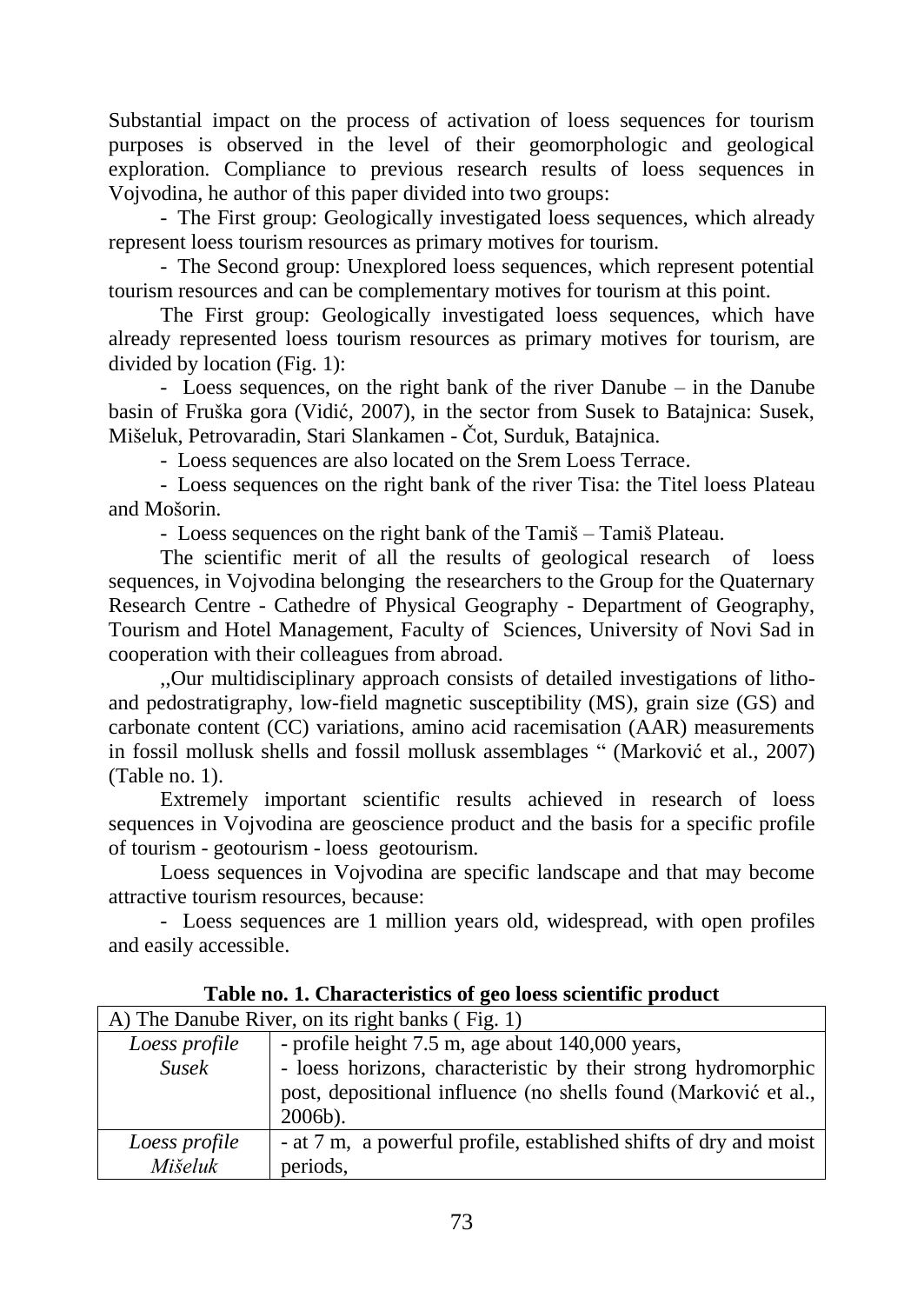|                            | -one of the first profiles in Vojvodina which has been well                              |
|----------------------------|------------------------------------------------------------------------------------------|
|                            | researched,                                                                              |
|                            | -profile turned into an illegal depot.(Marković et al., 2005b).                          |
| Loess profile              | - mostly inactive surface mine covering about 20ha,                                      |
| Ciglana,                   | - there are conditions for an outdoor classroom,                                         |
| Petrovaradin               | - open profile thickness 8m, penultimate and last glacial and                            |
|                            | interglacial cycles (Jovanović, 2009).                                                   |
| Loess profile              | - profile thickness 40m formed during the last million years                             |
| Stari Slankamen-           | (Jovanović, 2009, Vojvodine, marked "V"),                                                |
| Čot                        | - promotional billboards on tourism development in the                                   |
|                            | settlement by the year 2015,                                                             |
|                            | - billboards for future Loess Museum - Loessland,                                        |
|                            | - the remains of the Roman fortress and the settlement                                   |
|                            | Acuminicum (Marković et al., 2003).                                                      |
| Loess profile              | - loess-palaeosoil sequences of the last glacial /interglacial                           |
| Surduk                     | examined in detail, thickness up to 20m,                                                 |
|                            | - in the vicinity there is a loess cave, with the entrance 8.15 m                        |
| -Stari and Novi            | high, length 3.7m, and width 3.4m (Jovanović, 2009),                                     |
| Slankamen                  | - in 1975 proclaimed a natural monument,                                                 |
|                            | - "magnetic susceptibility (MS) record shows values varying                              |
|                            | between ca 10 inthe total organic carbon record can be                                   |
|                            | divided in five parts showing very good agreement with the                               |
|                            | main stratigraphical boundaries"(Pierre, 2009),                                          |
|                            | - archaeological value, excavated remains of a paved road                                |
|                            | from the Roman period (Fig. 5)                                                           |
|                            | - on the right bank of the Danube, from Novi Banovci to the                              |
| Loess profile              | outskirts of Zemun, there are loess bluffs 10km long, and up to                          |
| Batajnica                  | 40m high (Marković et al., 2009),                                                        |
|                            | - well examined palaeosol-loess sequences of extraordinary                               |
|                            | importance and high attraction values (Fig. 3),                                          |
|                            | - there are recent geomorphological processes: erosion,<br>landslide, vertical cracking; |
|                            |                                                                                          |
|                            | - near the sequences certain faculties give lectures (Marković<br>et al ., 2009).        |
| B) The Tisa River (Fig. 1) |                                                                                          |
| Titel loess                | - isolated ellipsoid loess island at the mouth of the Tisa into                          |
| plateau                    | the Danube (Fig. $1$ ), dominating the Pannonian plain (Fig. 4);                         |
|                            | with 128.7 m of altitude, covering the area of 89.6km, at the                            |
|                            | contour line of 80 altitude,                                                             |
|                            | - unique geodiveristy from the Middle and Upper Plesistocene,                            |
|                            | loess thickness between 35m to 55m, with five pedoclimatic                               |
|                            | glacial and interglacial layers, formed during the last 600,000                          |
|                            | years (Marković&Jovanović, 2009),                                                        |
|                            | - completed "absolute dating of loess-palaeosol sequences by                             |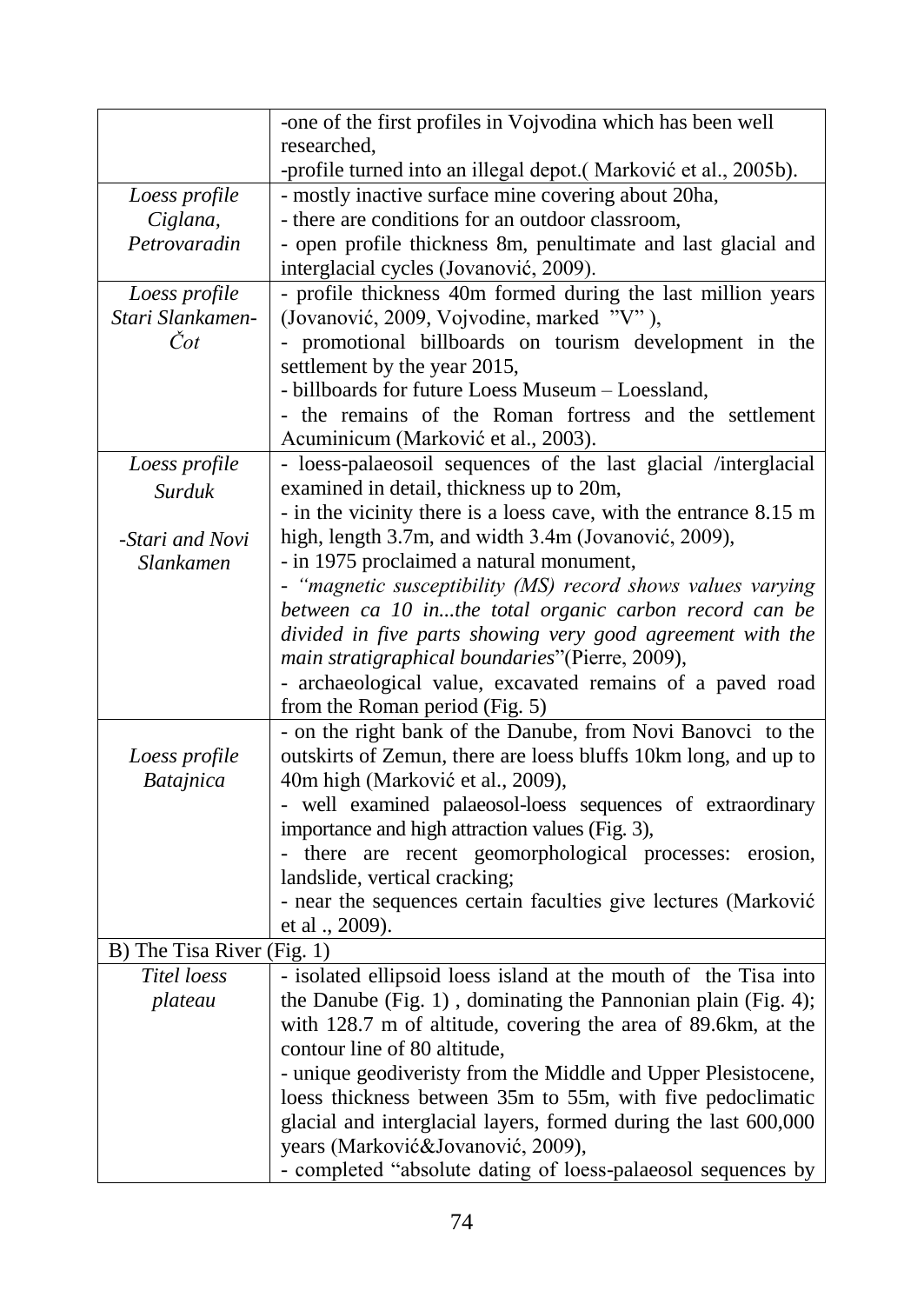|                             | application of optically stimulated luminescence method<br>(OSL), (Jovanović, 2009),                     |  |  |  |  |  |  |  |  |  |  |
|-----------------------------|----------------------------------------------------------------------------------------------------------|--|--|--|--|--|--|--|--|--|--|
|                             | - there is a pseudokarstic relief: sinkholes covering the area                                           |  |  |  |  |  |  |  |  |  |  |
|                             |                                                                                                          |  |  |  |  |  |  |  |  |  |  |
|                             | from 13.4m to 1sqkm and radius from several to several                                                   |  |  |  |  |  |  |  |  |  |  |
|                             | hundred meters, and the depth from 3m to 5m,                                                             |  |  |  |  |  |  |  |  |  |  |
|                             | - at steep profiles, there are escarps, loess caves, loess<br>pyramids, loess wells, loess faults, fans, |  |  |  |  |  |  |  |  |  |  |
|                             | - on the top of the loess sequence Feudvar, loess thickness                                              |  |  |  |  |  |  |  |  |  |  |
|                             | about 40m (Fig. 1), there is an archaeological locality from the                                         |  |  |  |  |  |  |  |  |  |  |
|                             | Mycenaean period (Fig. 6),                                                                               |  |  |  |  |  |  |  |  |  |  |
|                             | - loess profile Dukatar, at the Titel plateau (Fig. 1), loess                                            |  |  |  |  |  |  |  |  |  |  |
|                             | thickness 40m the most complex series of loess-palaeosol                                                 |  |  |  |  |  |  |  |  |  |  |
|                             | sequences at the Titel plateau,                                                                          |  |  |  |  |  |  |  |  |  |  |
|                             | - loess profile Kalvarija near Titela (Fig. 7), loess bluff 30 m,                                        |  |  |  |  |  |  |  |  |  |  |
|                             | - the most powerful accumulation of Aeolian material during                                              |  |  |  |  |  |  |  |  |  |  |
|                             | the last glacial,                                                                                        |  |  |  |  |  |  |  |  |  |  |
|                             | - at the top of the profile there is an archaeological site from                                         |  |  |  |  |  |  |  |  |  |  |
|                             | the Neolithic period,                                                                                    |  |  |  |  |  |  |  |  |  |  |
|                             | - there are catering facilities at the locality (Marković et al.,                                        |  |  |  |  |  |  |  |  |  |  |
|                             | 2009).                                                                                                   |  |  |  |  |  |  |  |  |  |  |
| Loess profile               | - the length of the escarp is about 880 m, potency of                                                    |  |  |  |  |  |  |  |  |  |  |
| Veliki Surduk,              | Palaeozoic sequences about 30 m,                                                                         |  |  |  |  |  |  |  |  |  |  |
| Mošorin                     | - "the most instructive geological profile of Pleistocene in                                             |  |  |  |  |  |  |  |  |  |  |
|                             | Serbia" (Jovanović, 2009),                                                                               |  |  |  |  |  |  |  |  |  |  |
|                             | - undisturbed loess palaeosol horizons.                                                                  |  |  |  |  |  |  |  |  |  |  |
| C) The Tamiš River (Fig. 1) |                                                                                                          |  |  |  |  |  |  |  |  |  |  |
| Tamiš loess                 | - the smallest loess sequence in (Fig. 1),                                                               |  |  |  |  |  |  |  |  |  |  |
| plateau                     | - profile near Orlovat above 99 m altitude, suitable for                                                 |  |  |  |  |  |  |  |  |  |  |
|                             | exploration of lithologic layers,                                                                        |  |  |  |  |  |  |  |  |  |  |
|                             | - profile height from 13 m to 16 m above the sea level                                                   |  |  |  |  |  |  |  |  |  |  |
|                             | (Jovanović, 2009).                                                                                       |  |  |  |  |  |  |  |  |  |  |
|                             | D) South of Fruška gora-Srem's loess plateau (Fig. 1)                                                    |  |  |  |  |  |  |  |  |  |  |
| Loess profile               | - situated 1.7 km south from the settlement, stretching for                                              |  |  |  |  |  |  |  |  |  |  |
| Ciglana in Irig             | about 240 m, open profile of thickness 8 m, comprising the                                               |  |  |  |  |  |  |  |  |  |  |
|                             | total glacial/interglacial cycles (Jovanović et al., 2009).                                              |  |  |  |  |  |  |  |  |  |  |
| Loess profile               | - open profile 1.5 km, thickness 20 m,                                                                   |  |  |  |  |  |  |  |  |  |  |
| Ciglana                     | - sequences important for exploration of paleoclimatic features                                          |  |  |  |  |  |  |  |  |  |  |
| in Ruma                     | younger period of the Middle and Upper<br>during the                                                     |  |  |  |  |  |  |  |  |  |  |
|                             | Pleistocene,                                                                                             |  |  |  |  |  |  |  |  |  |  |
|                             | - for further research purposes, the proposal of geologists is to                                        |  |  |  |  |  |  |  |  |  |  |
|                             | stop its exploitation (Marković et. al., 2006).                                                          |  |  |  |  |  |  |  |  |  |  |

- They are situated on extraordinary attractive localities for tourism purposes (Fig. 1),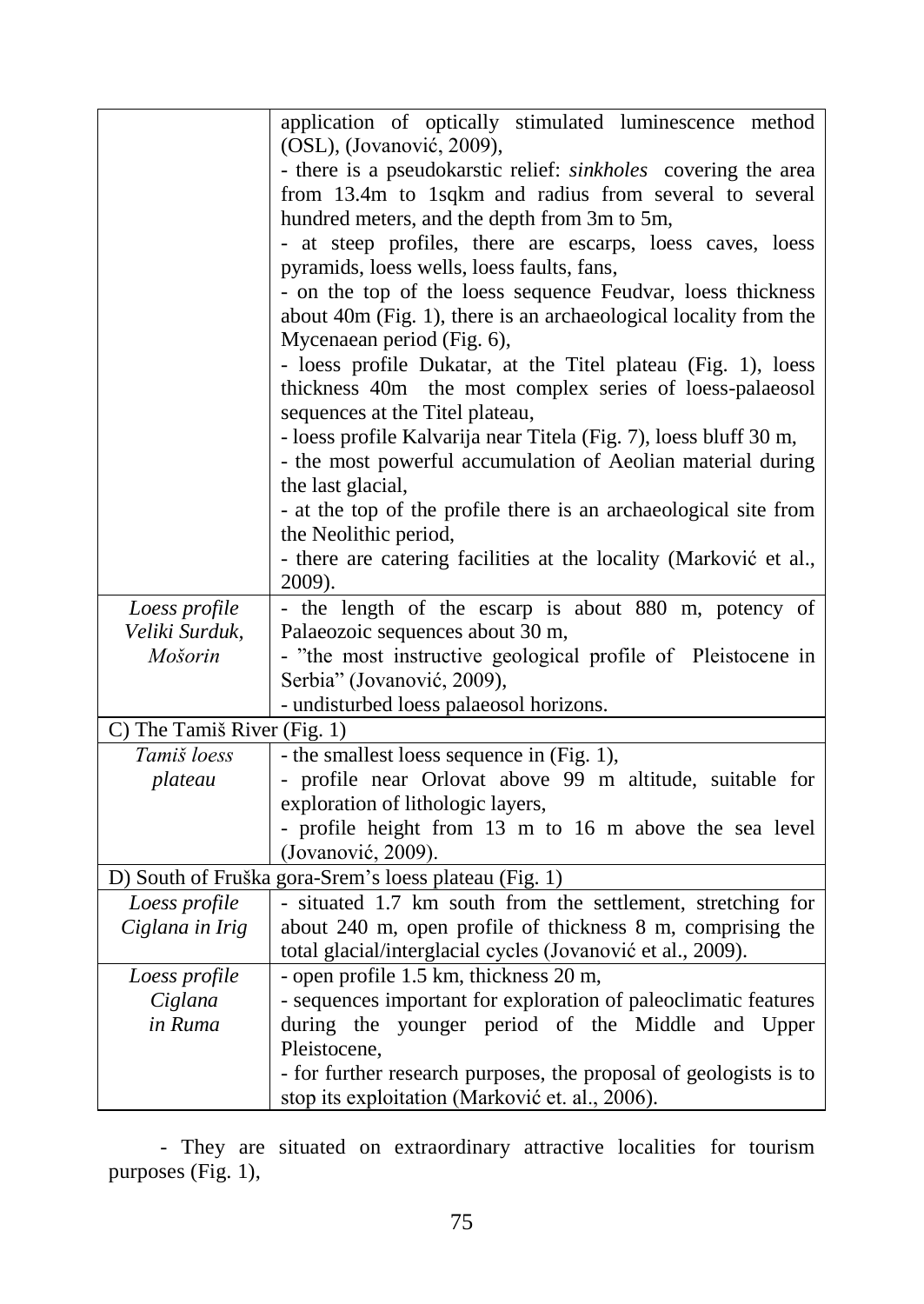- There is a high level of their geological exploration (Photo no. 1, 2, 3, 4, 5). The researches are conducted by young renowned researchers from the Group of Quaternary Research Centre - Cathedre of Physical Geography - Department of Geography, Tourism and Hotel Management, Faculty of Sciences, University of Novi Sad in cooperation with their colleagues from abroad.

- They are exceptional and unique geo landscapes (Photo no. 1, 2, 3, 5), with pseudokarstic relief, loess sinkholes, loess small valleys, loess caves, then hanging loess valleys, and escarps, (2), (Jovanović, 2009). In stratigraphic nomenclature of loess-palaeosol sequences the mark "V" was introduced for loess palaeosol sequences in Vojvodina (Jovanović, 2009: 9). Significant archaeological sites from the period of Mycenaean culture (Medović, 2003) (Photo no. 4).

Loess sequences in Vojvodina are of exceptional importance for geological and geomorphologic research in Europe, with regard to their attractiveness, there have been numerous initiatives for their tourism activation, i.e. touristification.



**Photo no. 1. Loess profile of Batajnica on the right bank of the Danube river** (Photo: Dragoljub Zamurović, downloaded: 31.3.2011)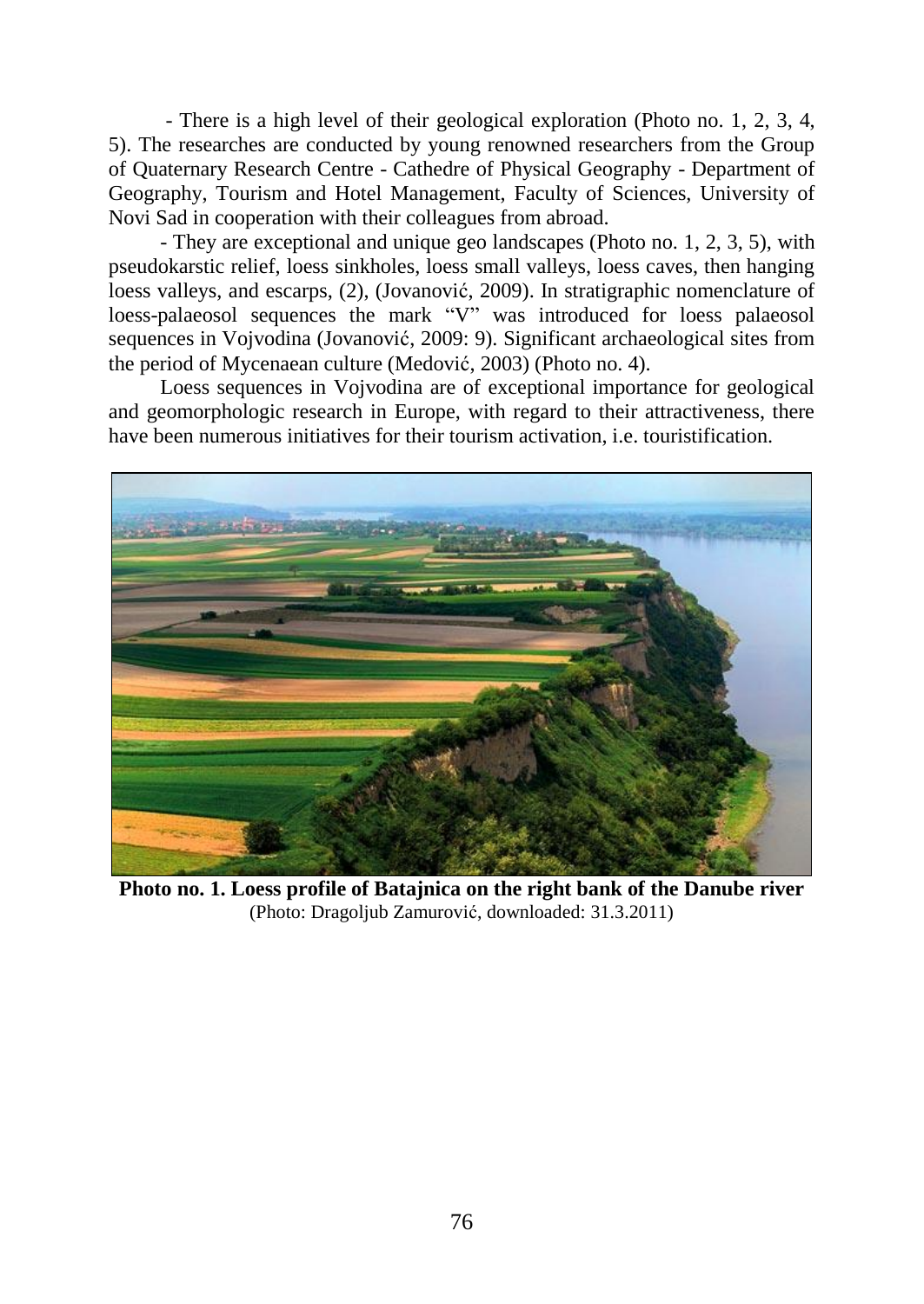

**Photo no. 2. Titel loess plateau**  (Source: http://www.google.rs/imgres?imgurl=http://www.ravnica.info)



**Photo no. 3. Loess profile in Stari Slankamen**  (Source: [http://www.travel.rs/sr/wp-content/uploads/lesni-profili.jpg\)](http://www.travel.rs/sr/wp-content/uploads/lesni-profili.jpg)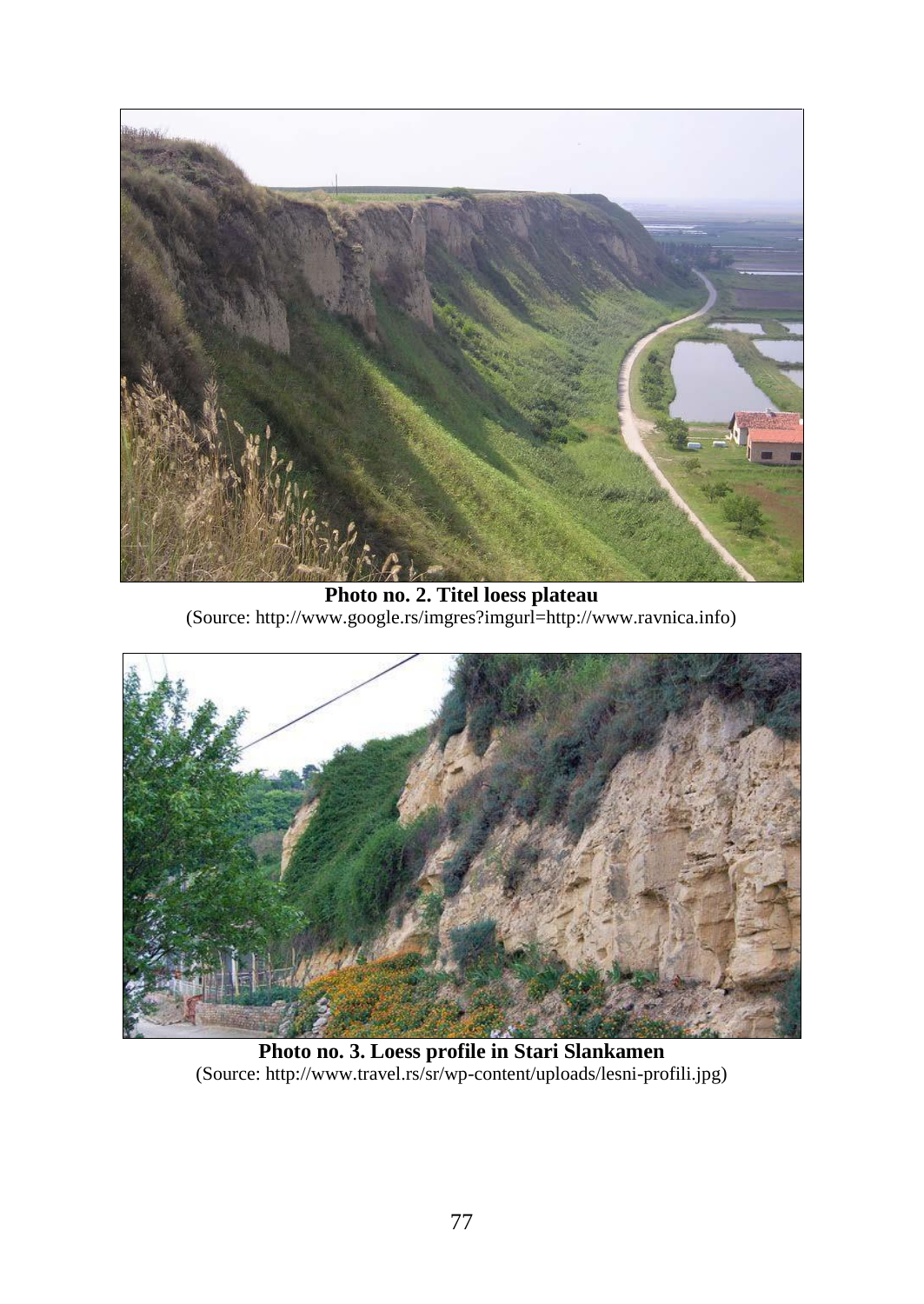

**Photo no. 4. Capitals and plaster decoration/Mycenaean culture, from the archaeological site Feudvar Loess profile in Stari Slankamen**  (Source: Medović, 2003)



**Photo no. 5. Loess profile Kalvarija, on the Titel plateau, the beach on the right bank of the Tisa river**  (Source: www.panoramio.com)

#### **Initiatives**

Geologists from the Group of Quaternary Research Centre-Cathedre of Physical Geography- Department of Geography, Tourism and Hotel Management, Faculty of Sciences, initiated the activities for transformation of loess geoscientific product into loess geo-tourism product such as:

-Initiative to declare Geopark on the area of the Titel plateau (Markovic et al., 2005a).

- Proposals for protection of the Titel plateau and declare of Nature Reserve with protection zones: Level 1, rigid protection; Level 2, restricted utilisation and Level 3, selective restricted utilisation.

- Proposals for including loess sequences: Stari Slankamen, Batajnica, the Titel loess plateau, Ruma brickyard, into the list of geo heritage objects in Serbia (Vasiljević et al., 2010).

- Proposals for thematic interactive dynamics WEB maps of the Titel loess plateau and its surrounding area and the Promotion of the Titel loess plateau (Vojvodina, Serbia) as a Potential Geotourism site (Vasiljević et. al., 2009).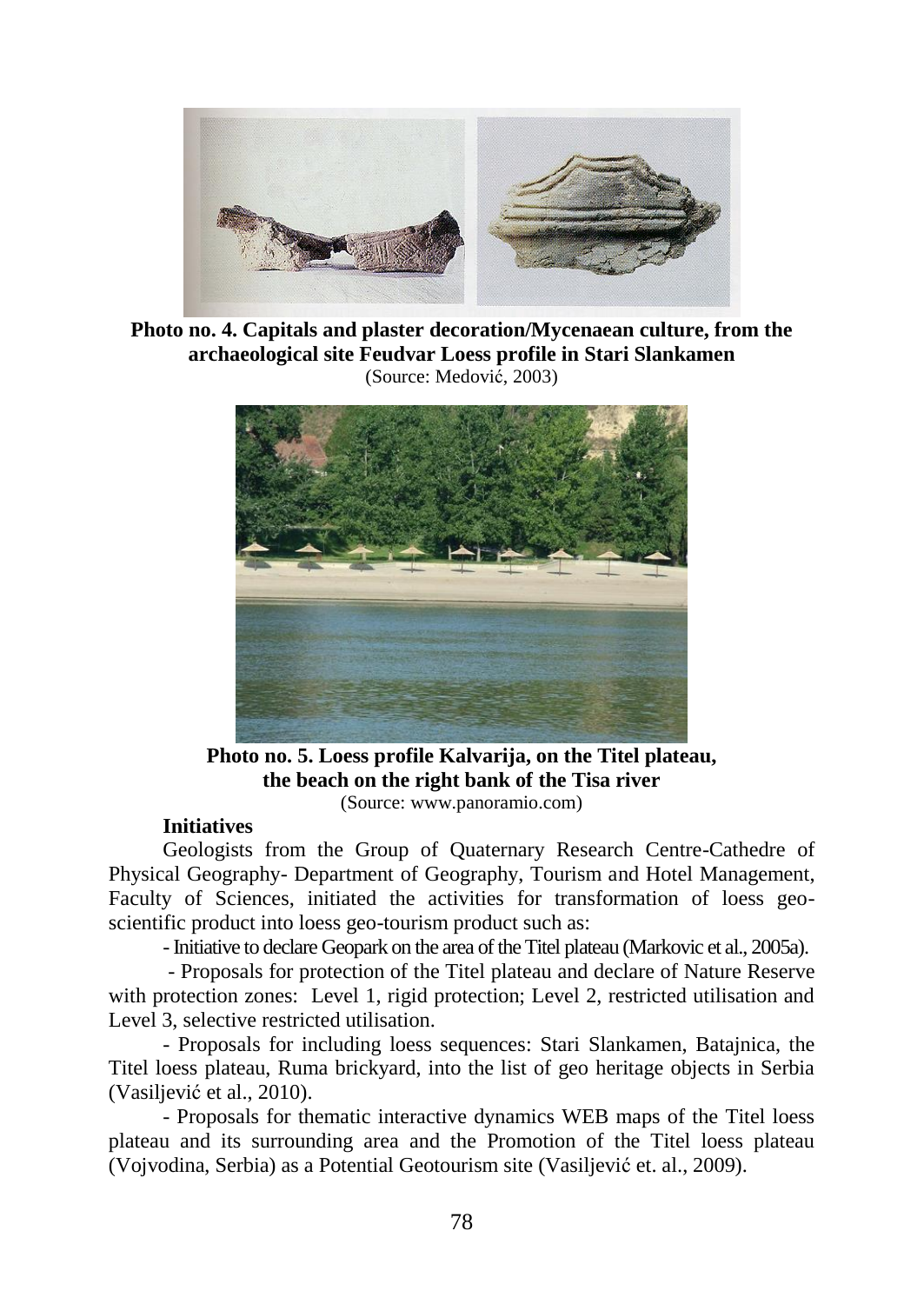- Building of Loess Museum – Loessland in Stari Slankamen.

- Tourist signalisation (billboards and signposts) of the loess profile in Surduk in Stari Slankamen.

Implementation of the initiative depends on a number of factors, among which are the most important: political, human and financial (Fig. 10).

# **Tourism valorization of loess sequences in Vojvodina**

In the tourism valorisation of loess sequences, we applied the method of tourism valorisation according to indicators the UNWTO (Fig. 8). This method has been applied so as analyzed qualitative internal factors  $(X)$  and external factors  $(Y)$ and then to given quantitative values (Fig. 8).

# X. Internal factors

A) Assessment of urbanization (construction of facilities within the national park)

All loess sequences are located in areas of high urbanization. A number of loess sequences are referred to the villages at the neighborhood: Loess profile Surduk is near the settlement Surduk Loess profile Batajnica, near settlement Batajnica (Fig. 1), Loess profile Stari Slankamen, near settlement Stari Slankamen (Fig. 1), etc. Value is 8.

B) Assessment of infrastructure

Loess sequences, have not built the infrastructure in the function of the tourism.Value is 1.

C) Assessment of equipment and services

The space, which is a tourism equipped - furnished can increase the overall value of tourism resources. Unfortunately, loess profiles and loess plateaus in Vojvodina is not equipment. There are not any tourism services, information boards, parking, signage, accommodation and infrastructure. It is only in Stari Slankamen there are three information boards and one billboard with an announcement for the future tourism project for the loess profile: Loessland. This is the first project for the touristification of loess sequences in Vojvodina, which will establish the Museum Loessland, camping area and leisure facilities. However, the realization of this project is still uncertain. Value is 2.

D) Assessment of the inherent characteristics (attractive mountain area with numerous and diverse geomorphological, hydrographic, climatic, landscape, flora, fauna, cultural and historical values).

Loess sequences in the Vojvodina are located in attractive landscape with high aesthetic value (Fig. 1):

- Geomorphological: Fruška gora the mountain slopes, loess terraces and loess plains,

- Hidrological: loess sequences are located on the banks of the rivers Danube, Tisa and Tamis and near Vrdnik and Spa Stari Slankamen;

- Biogeographiocal with diverse flora and fauna. Fruska Gora is national park.

- Climate, with mild temperate continental climate makes travel movement can take place throughout the year,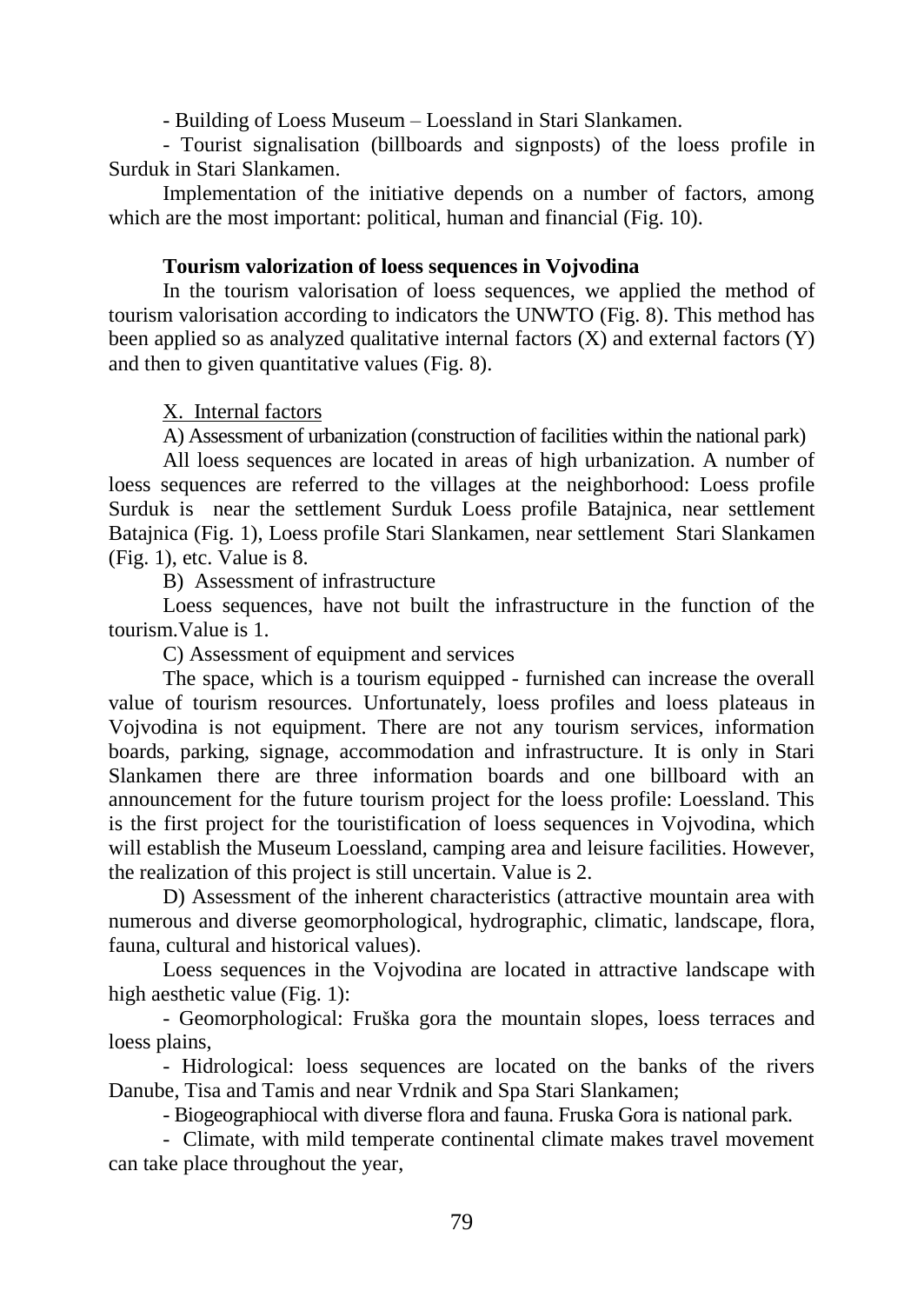- Anthropogenical: loess sequence located near cultural touristic resources, with international significance, such as: Petrovaradin Fortress; Feudvar archaeological site, on the loess plateau Titelski (Fig. 1); monasteries: Beočin and Rakovac; Sremski Karlovac, who made the city museum (Vidic, 2010, Vidic, 2011). Value is 10.

Conclusion: The total value of the internal factors of tourist valorization of loess sequences in the Vojvodina (X) is value: 21, from a possible 40.

# Y External factors

E) Assessment of accessibility

All loess sequences have good accessibility: located at the frequency auto roads and have an attractive geographical and touristic position.

The most favourable tourism and geographic position is extremely important element for the tourism activation and presentation of every tourism resource, including loess sequences. Loess sequences located along the tourism corridors have the most favourable tourism and geographic position: Corridor VII - the river Danube (the Titel loess Plateau, Novi and Stari Slankamen); Corridor X, in Danube basin along Mountain Fruška gora (Mišeluk, Petrovaradin); the river Tisa valley (Fig. 1). Loess sequences along the Srem loess plateau have have a less favorable position: to the south of Fruška gora (Fig. 1). The value is 9.

F) Assessment of specific resources

Loess sequences in Vojvodina are characterized in most of the cases by preserved authenticity.This loess geoscience product represents an extremely unique and authentic geotourism product especially for tourists with special interests and affinities – geotourists, as well as for tourist (overnight visitors, semiday visitors) of other profiles and interests.

Results of geological researches of loess sequence in Vojvodina are important for loess geotourism because loess geoscience product is basis for geo tourism product on the geotourism market and general tourism market. Loess geosciences product for tourism market contains data and scientific facts and information on the features of loess and palaeosol sequences: morphometric features, open profiles, the height of profiles, lithostratigraphic features, and geochemical features, their genesis, age. The value is 10.

G) Assessment of the proximity of emitting centers

Loess sequences in the Vojvodina, near urban centers of generating. Their potential tourism contraction zone could be divided into several concentric circles, according to the criteria of distance from the emitting centers. These are: first contraction zone, the distance to 10 km.

She is entitled to all the villages in the vicinity of the loess sequences and urban center of Novi Sad, Sremski Karlovci Petrovatradin, Titel, Stari Slankamen. Second kontraktivnoj zone, up to 100 km, belonging to, rural settlements in the area and the urban centers: Belgrade, India, Ruma, Irig, Zrenjanin (Fig. 1). Kontraktivnoj third area, entitled to all the villages and urban centers emissive and outside the country, in: Romania, Hungary, the Republic Hvatskoj, Serbian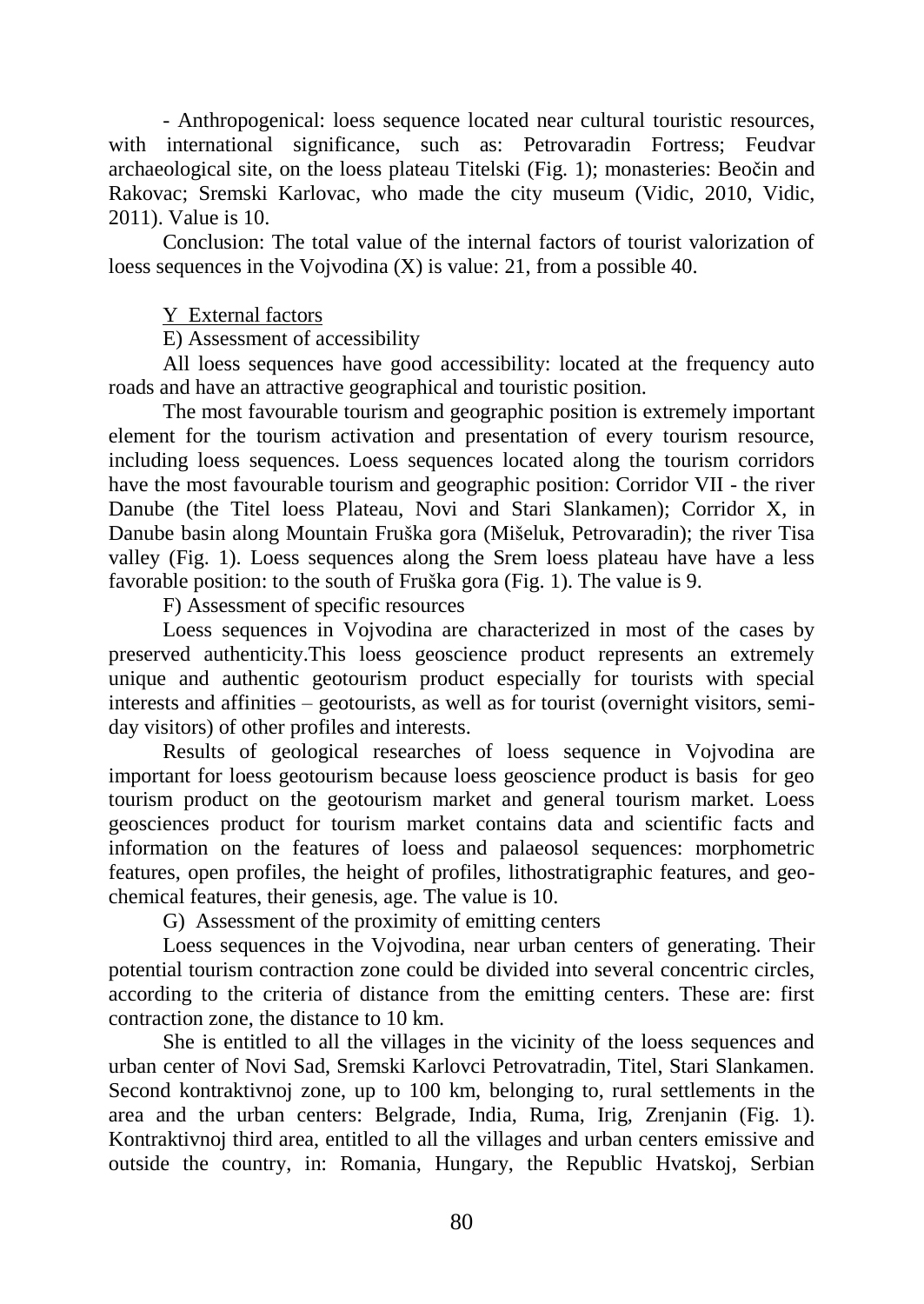Republic of Bosnia and Hercegovini. Četvrtoj kontraktivnoj zone belong emissive areas, outside the third zone of contraction. Values is 9.

H) Assessment of the importance of resources

Loess sequences in Vojvodina have great scientific importance and can become a very attractive tourism resource, because:

- Exceptional landscape attractiveness, uniqueness, specificity, scientific proučenosti, extraordinary tourist office, natural environment, cultural heritage in their vicinity. Value is 10.

Conclusion: the sum of the values internal factors and external factors of tourism valorisation of loess sequences in Vojvodina have a value 38, from maximum value 40 (Table no. 2).

According to the evaluation conducted in tourism in Vojvodina loess sequences, the total value of internal and externih factor is 59, out of a possible 80. Such a low level value of the total tourist valorization of loess sequences in Vojvodona, resulted from the low values of internal indicators of tourism valorization (Table no. 2). This results in a low level of tourism affirmation of loess sequences in Vojvodina. In order to faster tourism activities of loess profiles, must be establish the application the model of touristification (Vidic, 2011).

|                               | Factors                                                                | Values |                |   |   |        |   |   | Total  |                                   |                |
|-------------------------------|------------------------------------------------------------------------|--------|----------------|---|---|--------|---|---|--------|-----------------------------------|----------------|
|                               |                                                                        |        |                |   |   |        |   |   |        |                                   |                |
| X                             | Internal                                                               |        | $\overline{2}$ | 4 | 5 | 6      | 7 | 8 | 9      | 10                                |                |
| $\mathsf{A}$                  | Assessment of urbanization                                             |        |                |   |   |        |   |   |        |                                   | 8              |
|                               | (construction of facilities within                                     |        |                |   |   |        |   | * |        |                                   |                |
|                               | the national park)                                                     |        |                |   |   |        |   |   |        |                                   |                |
| $\mathbf{B}$                  | Evaluation of infrastructure                                           |        |                |   |   |        |   |   |        |                                   | 1              |
| $\mathcal{C}$                 | Assessment of equipment<br>and                                         |        | $\frac{1}{26}$ |   |   |        |   |   |        |                                   | $\mathfrak{D}$ |
|                               | services                                                               |        |                |   |   |        |   |   |        |                                   |                |
|                               |                                                                        |        |                |   |   |        |   |   |        | $\mathcal{M}$                     |                |
| D                             | Assessment of the inherent                                             |        |                |   |   |        |   |   |        | 10                                |                |
|                               | characteristics (attractive mountain<br>area with numerous and diverse |        |                |   |   |        |   |   |        |                                   |                |
|                               | geomorphological, hydrographic,                                        |        |                |   |   |        |   |   |        |                                   |                |
|                               | climatic, landscape, floral , fauna,                                   |        |                |   |   |        |   |   |        |                                   |                |
|                               | cultural and historical values                                         |        |                |   |   |        |   |   |        |                                   |                |
| Total $X = A + B + C + D$     |                                                                        |        |                |   |   |        |   |   | 21     |                                   |                |
| Y                             | External                                                               |        |                |   |   | values |   |   |        |                                   |                |
| E                             | Assessment of accessibility                                            |        |                |   |   |        |   |   | $\ast$ |                                   | 9              |
|                               |                                                                        |        |                |   |   |        |   |   |        |                                   |                |
| F                             | Assessment of specific resources                                       |        |                |   |   |        |   |   |        | $\frac{d\mathbf{x}}{d\mathbf{x}}$ | 10             |
| G                             | Assessment of the proximity of                                         |        |                |   |   |        |   |   | $\ast$ |                                   | 9              |
|                               | emitting centers                                                       |        |                |   |   |        |   |   |        |                                   |                |
| H                             | Assessment of the importance of                                        |        |                |   |   |        |   |   |        | $\frac{d\mathbf{x}}{d\mathbf{x}}$ | 10             |
|                               | resources                                                              |        |                |   |   |        |   |   |        |                                   |                |
| Total $Y = E + F + G + H(38)$ |                                                                        |        |                |   |   |        |   |   |        |                                   |                |
| $Total = X + Y(59)$           |                                                                        |        |                |   |   |        |   |   |        |                                   |                |

**Table no. 2. Tourism valorisation of loess sequence in Vojvodina, according to UNWTO indicators**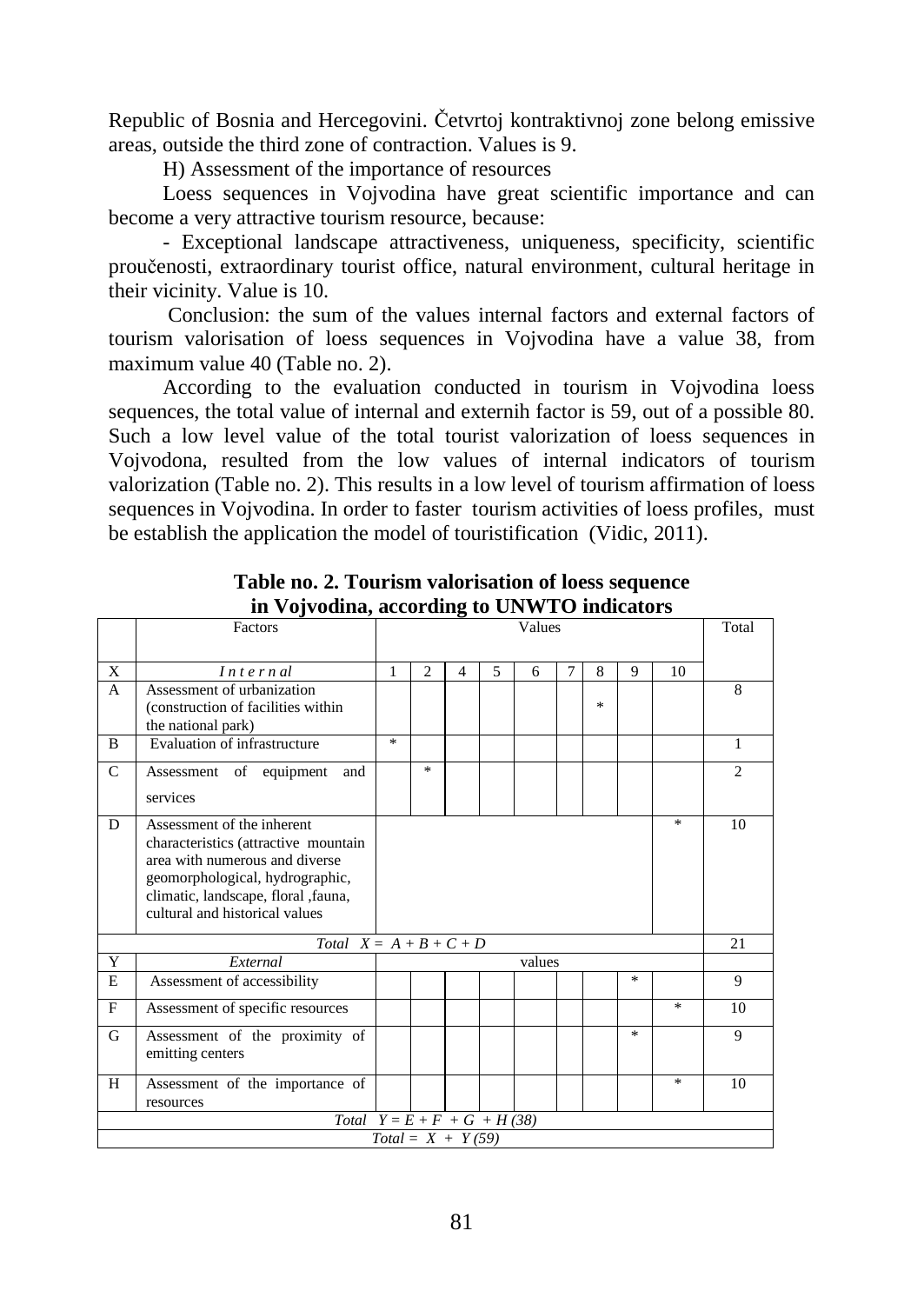#### **Touristification of loess sequences in Vojvodina**

"Geotourism is new occupational and business sector. The main tasks of geotourism are the transfer and communication of geoscientific knowledge and ideas to the general public" (Hewson, 2005). We should also bear in mind that "Geotourism is based on the interaction between: politics, geosciences, universities and the tourism industry" (Hewson, 2005).

"The geological record has huge research value, but it also has a role in education and training. Students and teachers need sites and areas that they can use to demonstrate geological principles and processes in the field. Trained geologists, geomorphologists and pedologists are needed to locate and utilize mineral resources, predict natural hazards and ensure the sustainable use of land …" (Gray, 2004).

Loess sequence in Vojvodina are very important geoscience product, that can be transformed into a geotourism product.

The presented results of scientific research of loess sequence in Vojvodina and their tourism valorisation are bases for their touristification (Fig. 2). Touristification is process the transformation of scientific products in the tourism product (Vidic, 2011). In this example, loess geo scientific product needs to transformed into loess geo tourism product (Fig. 2).



**Fig. 2. Touristification of loess sequences of Vojvodina**

Turistification process has three main components: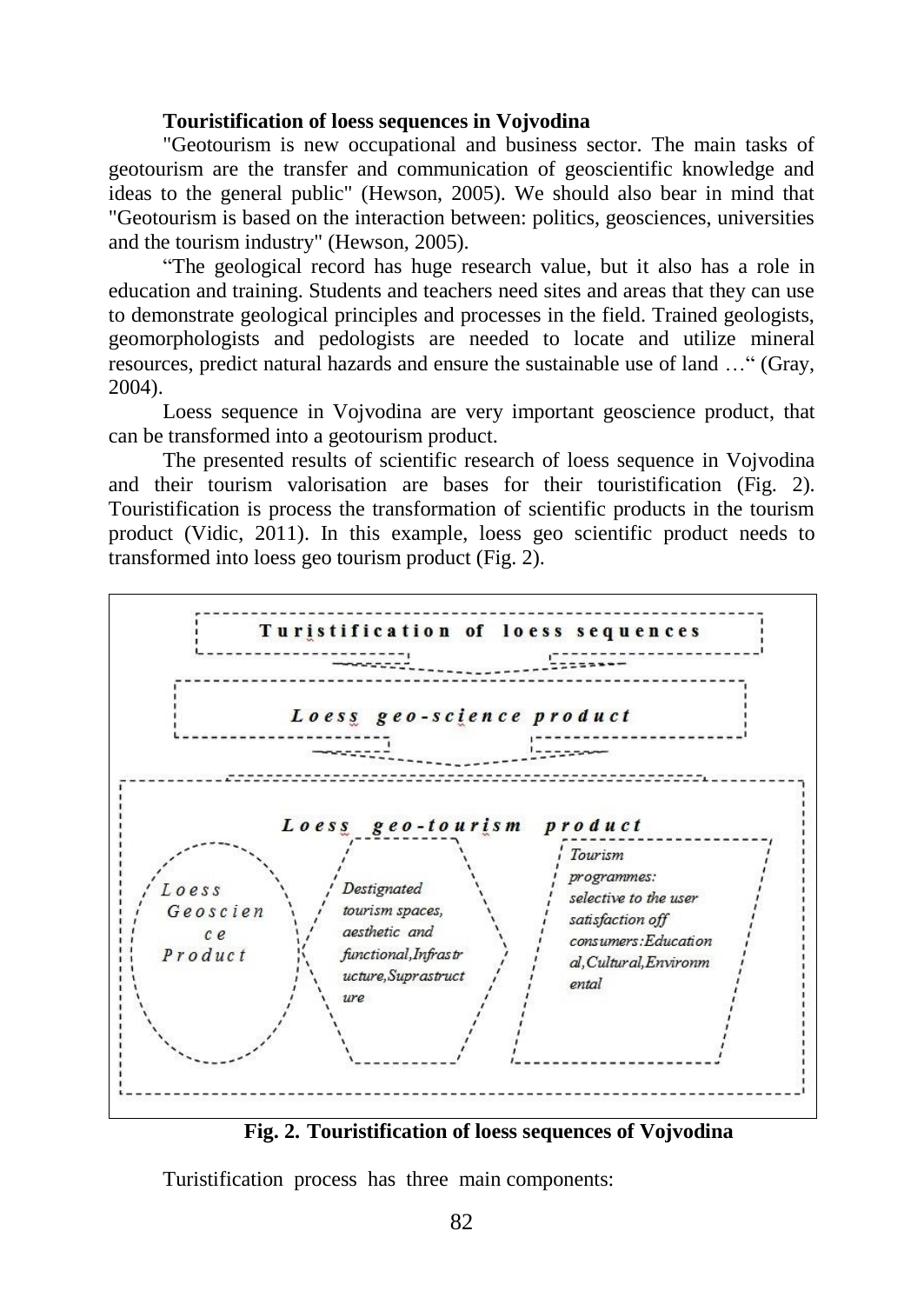- The first component: Loess geo - science product.

- The second component: factors that influence on turistication.

- The third component: Loess geo - tourism product.

The first component. Loess geo science product contains in all the results researchs of loess sequences, which are synthetically described (Fig. 2) and sequences, which are synthetically described (Fig. 2) and described in detail in the cited publications of researchers from the Group of Quaternary Research Centre - Cathedre of Physical Geography-Department of Geography, Tourism and Hotel Management, Faculty of Sciences, University of Novi Sad (cited references and references at the end of this paper).

The second component. The many factors affect the turistification of loess sequences, but essential are: political factors, human factors and financial factors (Fig. 2). Only the harmonization of these factors can provide a successful turistification of loess sequences.

The third component. Loess geotourism product. Loess geotourism product is a complex tourism product, which consists of:

- Loess geo science product (Fig. 2).

- Organized spaces with a touristis function around of loess geo science product (Fig. 2).

- Creative tourism programmes, which are dedicated loess geo tourism product (Fig. 2).

Loess geotourism product, with such components, a motive for the loess geotourism in Vojvodina.

Finally, what is the essence of geotourism?

Geotourism is a type of tourism profiled on geoheritage as geo-scientific product with designated tourism space of highly aesthetic and functional values and creative tourism programmes.

Steps for touristification of loess sequences. In touristification of loess sequence in Vojvodina, believe the next stept to be a priority:

- The first step: Urgent protection and conservation of loess sequences. "The objectives and methods of geo-conservation vary, depending on the element of geo-diversity that is being considered. For example, the formal protection of static geological and geomorphological sites needs to be supported by legislation, but geoconservation of landscapes, soils and physical processes in the wider landscape are best promoted through both, policy and partnership approaches" (Gray, 2008).

Global change ecology has become increasingly concerned with understanding how lineages between changes in biological diversity (henceforth, biodiversity) affect ecosystem functioning (Chapin et al., 2000; Loreau et al., 2001; Hooper et al., 2005; Canadeli et al., 2007).

"To achieve effective geoconservation, it is necessary to have a legal framework adapted to the needs of geological heritage. "(Carcavilla et al., 2009).

Initiatives for protection of geo loess sequences in Vojvodina are slowly realized. In that play a crucial role interacting factors: policy, human resources, finance (Fig. 2).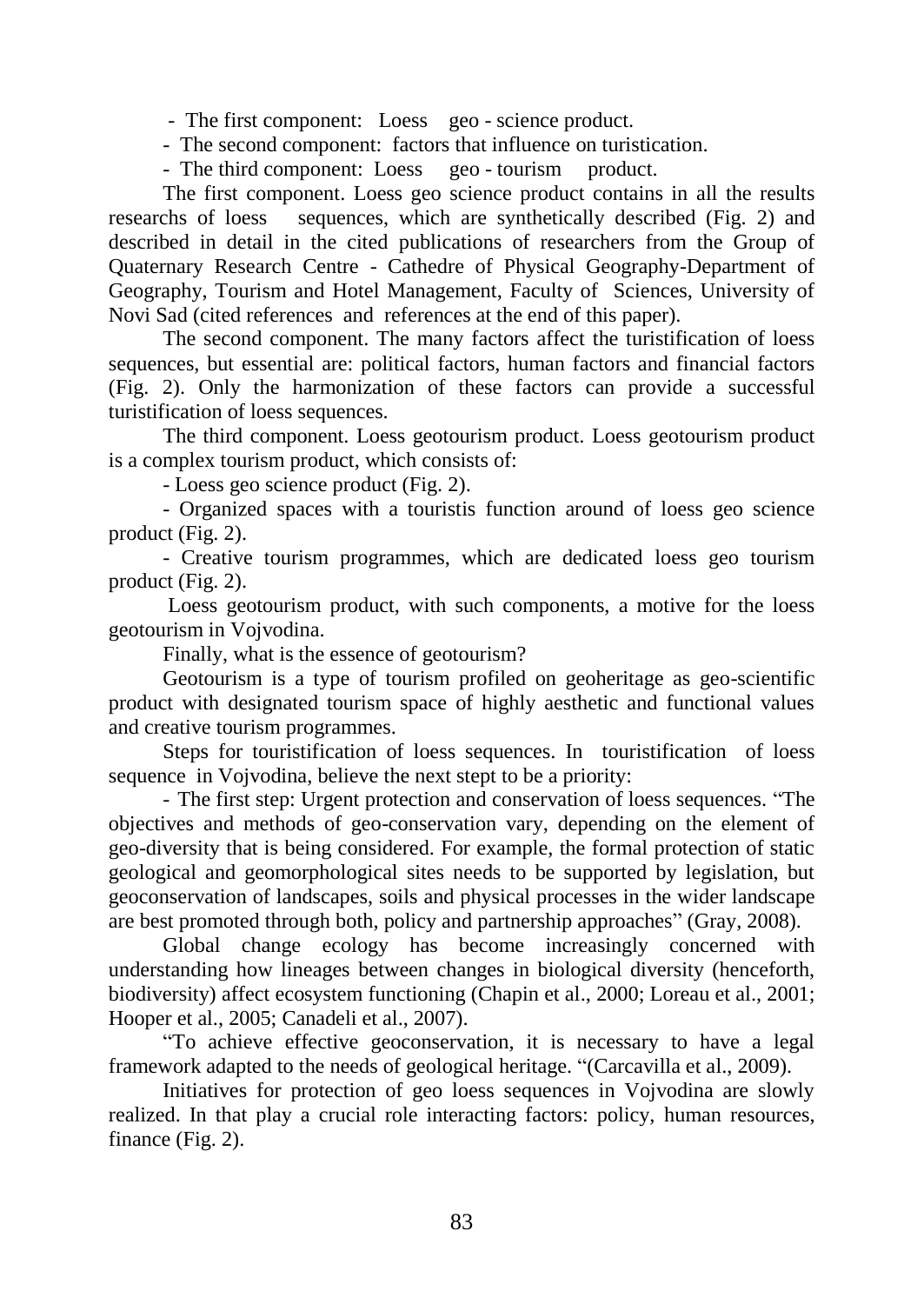It is the degree of protection loess sequence will depend on their tourism planning and tourism activation in the future.

The second step: Establish a Management Organization for Loess GeoTourism – MOLT that would provide prestigious position of loess geo tourism product (Fig. 2) at the tourist market.

The function of MOLT seems similar to Centralized Dater Management – CDM: "CDM itself is not specific system designed to produce geotourism. Instead, it is an outline that describes a pathway to improve communication where the free flow of information plays a central role. This chapter describing the use of CDM should not be considered to be a step-by-step guidebook for developing geotourism using Information and Communication Technology (ICT). However, it can and could be utilized as a tool when data management, people and businesses are bound together with geology" (Brozinski, 2010; Newsome&Dowling, 2010).

"A requirement for the inclusion on the world Heritage list is that the sites are appropriately managed by national and/or local governments and organizations so that their outstanding International heritage values are retained and maintained for future generations" (Grey, 2010). In the touristification of loess sequences all the steps and activities need to be conducted with the prior assessment of the experts who created loess geoscientific product in Vojvodina: research team of Group of Quaternary Research Centre-Cathedre of Physical Geography-Department of Geography, Tourism and Hotel Management, Faculty of Sciences, University of Novi Sad.

Benefits for the local community. Touristification of all loess sequences will bring a lot of benefits to the local communities: the transformation of the area and in functional tourism, the market placement of local products as well as bringing a significant social dimension to the communication between local residents and tourists, boost employment of the local residents. Local people would have a direct market for domestic product. It is to encourage new economic activity: the new services, crafts. Local people should participate in the creation of geotourism and the overall promotion of their environment.

# **IV. CONCLUSIONS**

The geological diversity in the future will be the basis for the profiling of new types of geotourism. The presence of loess is one of the peculiarities of geological structure in Vojvodina (Serbia). Research shows that loess sequences in Vojvodina:

- spread on 60% of the territory of Vojvodina,
- very well scientifically studied,
- have an outstanding geological values,
- for scientific research are a real challenge,
- the educational laboratories in the open space,
- are unique landscapes, natural estetekih high values,
- have medjunarionu tourist position,
- near of the important cultural heritage.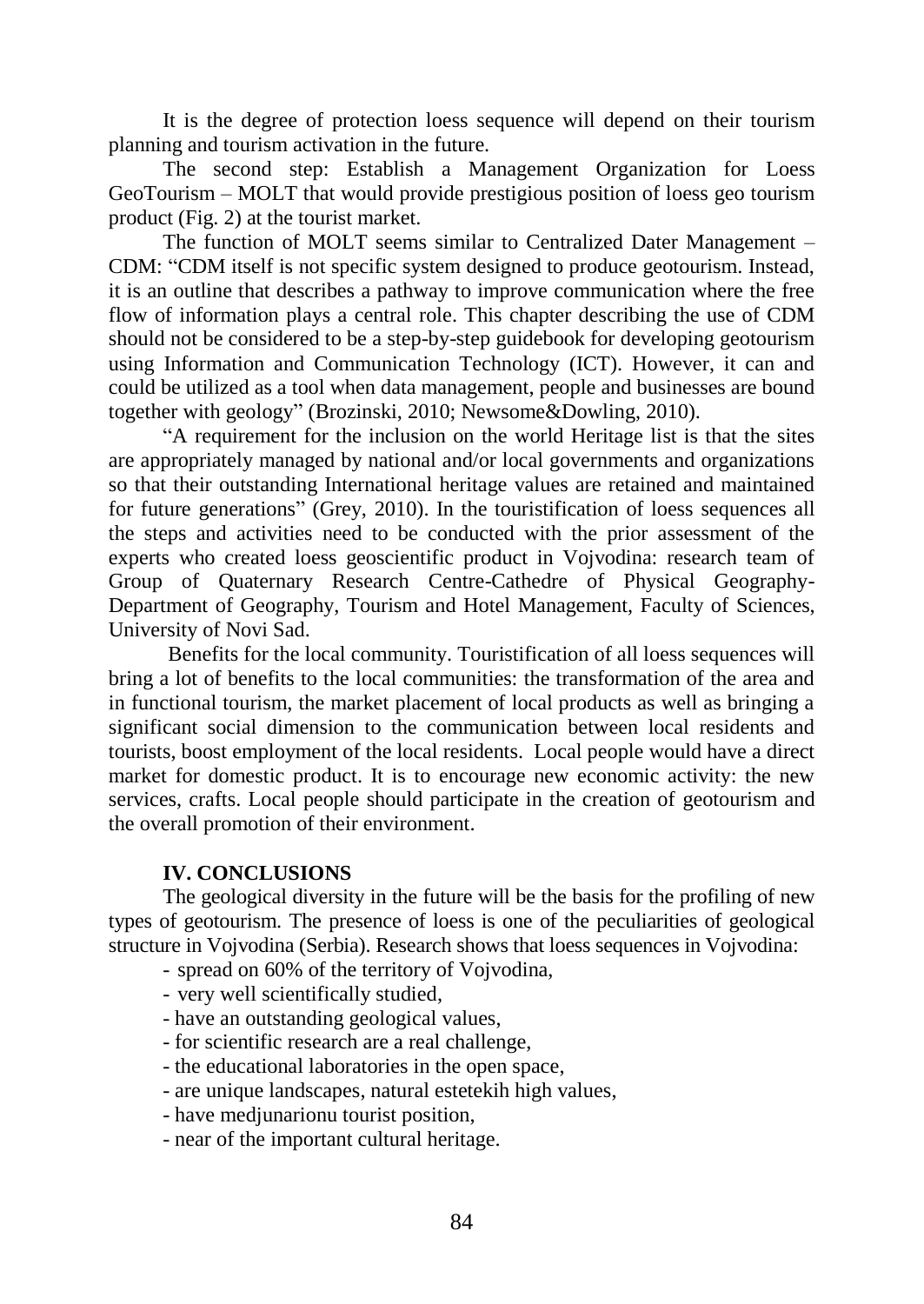Loess sequences are very well researched scientifically and very are significant potential for profiling authentic geotourism product.

The research for this paper was conducted through the following stages: determining the level of scientific investigations of loess sequences, tourism valorisation of loess sequences and touristification of loess sequences.

Loess geoscience product in Vojvodina has not been transformed into loess tourism product. Touristification of loess sequences in Vojvodina has a good chance in the future. For a successful touristification loess sequences is necessary their protection and to establish of Management Organisation for Loess Geo Tourism.

After complete scientific research and the Second groups of loess sequences in Vojvodina, then it will be possible to begin the process of their turistification. The loess sequence, for now, they can be complementary tourist motives.

#### **REFERENCES**

BROZINSKI A. (2010), *Centralized Data Management approaches in geotourism: a view from Finland*, Chapter 4, Geotourism: The Tourism of Geology and Landscape, Edited by Newsome David&Dowling Ross K., www.goodfellowpublishers.com/academicpublishing.php

CANADELL J.G., PATAKI D.E., PITELKA L.F. (2007), *Terrestrial Ecosystems in a Changing World*, Global Change, The IGBP Series, Springer

CARCAVILLA L., DURÁN J.J., GARCÍA-CORTÉS A., LÓPEZ-MARTÍNEZ J., (2009), *Geological Heritage and Geoconservation in Spain: Past, Present, and Future*, Geoheritage, 1, p. 75–91

DOWLING K.R., NEWSOME D. (2010), *Geotourism- Sustainability, Impacts, and Management*, Elsevier Butter worth–Heineman

DOUGLAS et al. (2001), *Special interest tourism*, John Wiley&Sons, Australia

GRAY M. (2004), *Geodiveristy valuing and conserving abiotic nature*, Department of Geography, Queen Mary, University of London, John Wiley&Sons

GRAY M. (2008), *Geoheritage 1. Geodiversity: A New Paradigm for Valuing and Conserving Geoheritage*, Geoscience Canada, Vol. 35, No. 2

GRAY M. (2009), *GSSPs: The Case for a Third*, Internationally Recognised, Geoconservation Network. Geoheritage, Vol. 1

HALL S.J.G. (2004), *Live Stock Biodiversity –Genetic Resources for the Farming of the Future*, Backwell Publishing

HALL C.M. (2005), *Tourism: Rethinking the Social Sciences of Mobility*, Pearson Education Lmited, Harlow

JAMALL T., HILL S. (2005), *Developing a Framework for Indicators of Authenticity: The Place and Space of Cultural&Heritage Tourism*, Department of Recreation, Park&Tourism Sciences, Texas A&M

JOVANOVIC M., ZVIZDIĆ O. (2009), *Geoheritage of loess sequences in Vojvodina*, Society of Young Researchers ,,Branislav Bukurov" of Institute for Geography, Faculty of Natural Sciences, Novi Sad

JOVANOVIĆ M., GAUDENJI T. (2009), *Geoheritage of midle pleistocen loess sequenmces in Vojvodina*, Nature Conservation, Vol. 60, No. 1-2, p. 375-385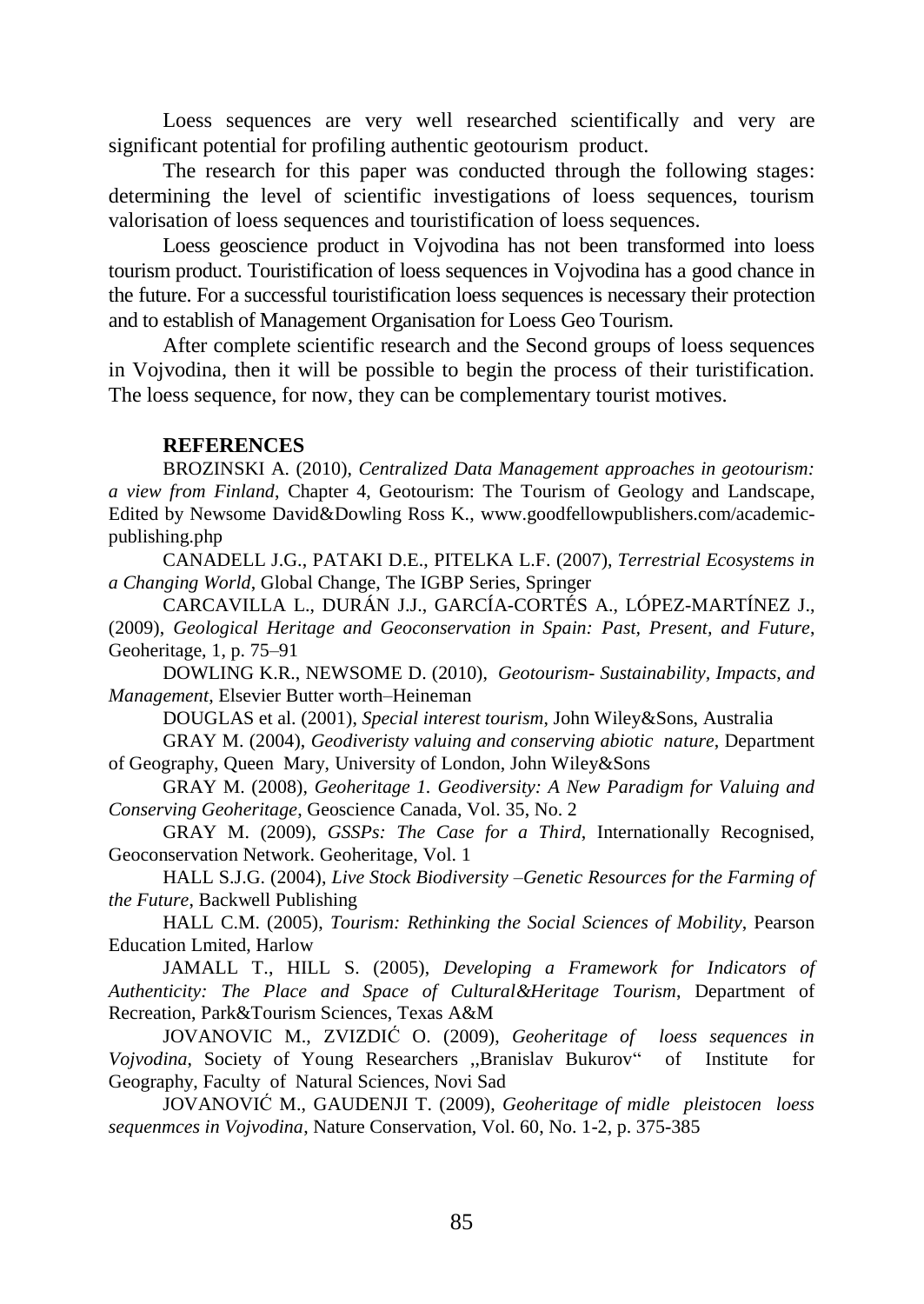MACHALETT B., (2007), *Late Pleistocene loess-paleosol sequences in the Vojvodina region, north Serbia*, Journal of Quaternary Science, No. 23(1), Wiley Inter Sience, p. 73-84

MARKOVIĆ S.B., HELLER F., KUKLA G., GAUDENJYI T., JOVANOVIĆ M., MILJKOVIĆ Lj. (2003), *Magnetostratigraphy of Stari Slankamen loess-paleosol sequences* (Vojvodina, Serbia and Montenegro), Researches review of the Department of Geography, Tourism and Hotel Management, 32, p. 20-28

MARKOVIĆ S.B., JOVANOVIĆ M., MIJOVIĆ D., BOKHORST M., VANDENBERGHE J., OCHES E., HAMBA, U., GAUDENJYI T., KOVAČEV N., BOGDANOVIĆ Ž., SAVIĆ S., BOJANIĆ D., MILJKOVIĆ N. (2005a), *Titel loess plateau - Geopark*, Proceeding 2nd Conference on the Geoheritage of Serbia, Belgrade, p. 177-184

MARKOVIĆ S.B., MC COY W.D., OCHES E.A., SAVIĆ S., GAUDENYI T., JOVANOVIĆ M., STEVENS T., WALTHER R., IVANIŠEVIĆ P., GALOVIĆ Z. (2005 b), *Paleoclimate record in the Late Pleistocene loess-paleosol sequence at Petrovaradin Brickyard (Vojvodina, Serbia),* Geologica Carpathica, No. 56, p. 545-552

MARKOVIĆ S.B., OCHES E., SUMEGI P., JOVANOVIĆ M., GAUDENYI T., (2006), *An introduction to the Middle and Upper Pleistocene loess-paleosol sequence at Ruma brickyard*, Vojvodina, Serbia, Quaternary International, No. 149, Elsevier, p. 80-96

MARKOVIĆ S.B., HAMBACH U., GAUDENYI T., JOVANOVIĆ M., SAVIĆ S., ZOLLER L., MACHALETT B., ROMELIĆ J., MESAROŠ M. (2006b), *An Introduction to the Late Pleistocene Loess-paleosol Sequence at Susek (Vojvodina, Serbia)*, Geographica Pannonica, Department for Geography, Tourism&Hotel Management, Faculty of Natural Sciences, Novi Sad, No.10, p. 4-8

MARKOVIĆ B.S., HAMBACH U., CATTO N., JOVANOVIĆ M., BUGGLE B., ZOLLER L., GLASER B., FRECHEN M., (2009), *Middle and Late Pleistocene loess sequences at Batajnica, Vojvodina, Serbia*, Quaternary International, No. 198, Elsevier, p. 225-266

MEDOVIĆ P., (2003), *From cave to palace-prehistory of Europe*, Platoneum, Novi Sad, p. 1-116

NEWSOME D., DOWLING R. (2010), *Geotourism: The Tourism of Geology and Landscape*, Goodfellow PublishersLimited

PIERRE A., ROUSSEAU D.D., FUCHS M., HATTE Christine, GAUTHIER Caroline, MARKOVIĆ S.B., JOVANOVIĆ M., GAUDENYI T., MOINE O., ROSSIGNOL J., (2009), *High-resolution record of the last climatic cycle in the southern Carpathian Basin (Surduk, Vojvodina, Serbia),* Quaternary International, No. 198, p. 19-36

PROSSER D., BUREK V., (2008), *The History of Geoconservation*, Geological Society of London, UK, Special Publication

SCOTT H. (2008), Network Annalysis and Tourism-from Theory to Practice, British Library, Cataloquing in Publicattion

SMALLEY I., SLOBODAN B., SVIRČEV Z. (2010), *Loess is (almost totally formed by) the accumulation of dust*, Quternary International, Elsevier, p. 1-8

VASILJEVIĆ D., SLOBODAN B., MARKOVIĆ, THOMAS A., HOSE, B.B., LAZIĆ L., STOJANOVIĆ V., UJEVIĆ T., VIDIĆ Nada, JOVIĆ G., JANIĆIJEVIĆ S., SAMARDŽIJA D. ( 2009), *The Use Web-Based Dynamic Maps in the Promotion of the Titel Loess Plateau (Vojvodina, Serbia ) a Potential Geotourism Destination*, Geographica Pannonica, Vol. 13, Issue 3, p. 78-85

VIDIC NADA (2007), *Specific touristics values of Fruška gora and their functional activation-monography*, Serbian Geographical Society, Belgrade